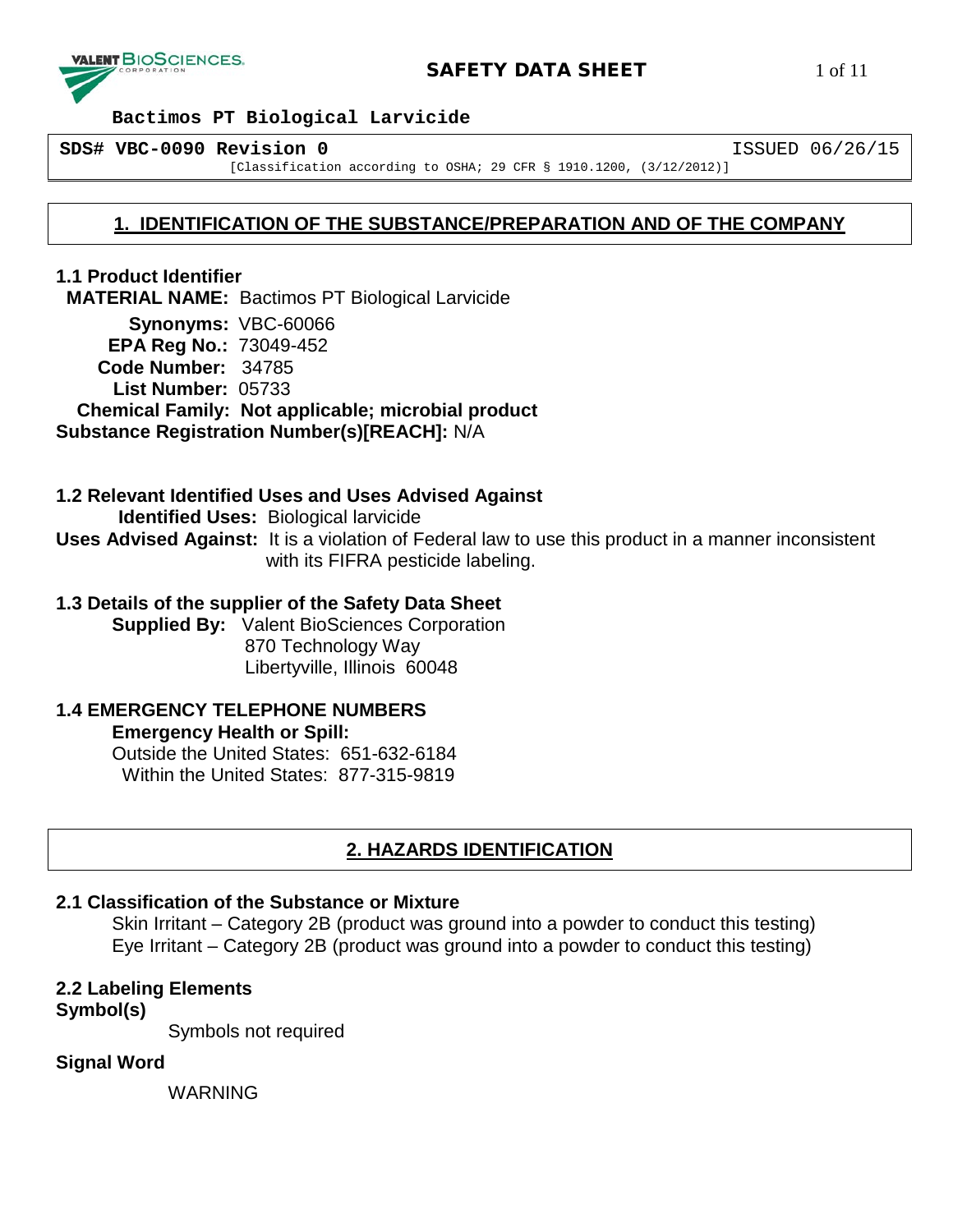

# **SAFETY DATA SHEET** 2 of 11

#### **Bactimos PT Biological Larvicide**

**SDS# VBC-0090 Revision 0** ISSUED 06/26/15

[Classification according to OSHA; 29 CFR § 1910.1200, (3/12/2012)]

### **Hazard Statement(s)**

May cause skin irritation Causes eye irritation

#### **2.3 Precautionary Statement:**

#### **Prevention**

Avoid breathing dust, wear dust mask when handling Wash hands and face thoroughly after handling Contaminated work clothing should not be allowed out of the workplace. Wear protective clothing and eye protection

#### **Response**

IF IN EYES: Rinse cautiously with water for several minutes. Remove contact lenses, if present and easy to do. Continue rinsing. If eye irritation persists: Get medical advice/ attention.

IF ON SKIN: Wash with water.

Take off contaminated clothing and wash it before reuse.

#### **Disposal**

Dispose of contents/container in accordance with local/regional/national regulations.

#### **Safety**

Avoid contact with skin and eyes In case of contact with skin or eyes, rinse immediately w/ plenty of water. Wear suitable protective clothing and eye protection

#### **2.4 Other Hazards**

None identified.

# **3. COMPOSITION/INFORMATION ON INGREDIENTS**

| CAS#                | <b>Component Name</b>                                        | (Classification) | <b>Percent</b> |
|---------------------|--------------------------------------------------------------|------------------|----------------|
| None                | Bacillus thuringiensis subsp.<br>israelensis, strain AM65-52 | Not classified   | 12.3           |
| <b>Trade Secret</b> | Other ingredients                                            | Not classified   | 87.7           |
|                     |                                                              |                  |                |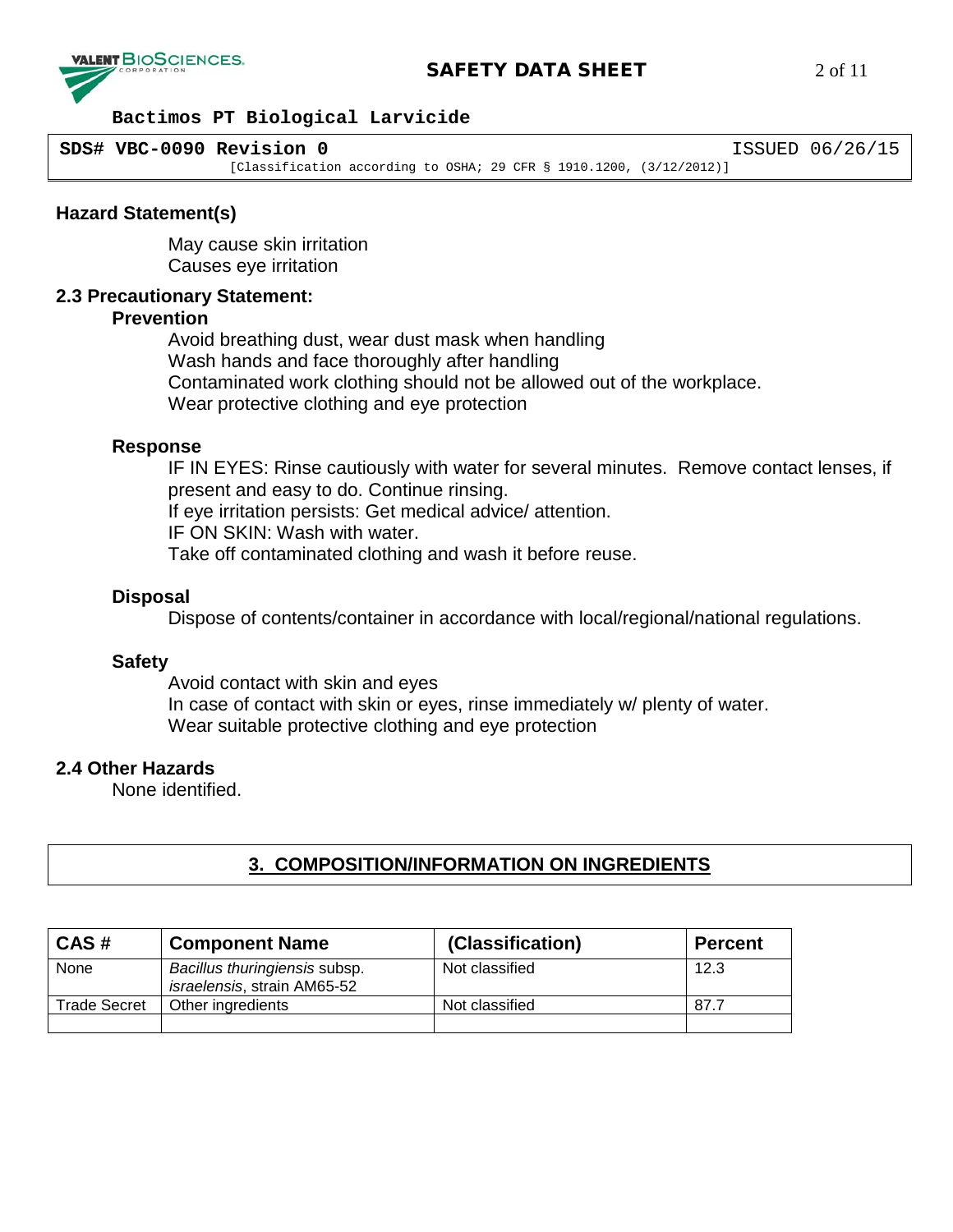

#### **SDS# VBC-0090 Revision 0** ISSUED 06/26/15

[Classification according to OSHA; 29 CFR § 1910.1200, (3/12/2012)]

# **4. FIRST AID MEASURES**

### **4.1 Description of First Aid Measures**

**GENERAL:** In all cases of doubt, seek medical attention.

- **EYES:** Remove from source of exposure. Flush with copious amounts of water. Remove contact lenses, if present and easy to do, after the first 5 minutes, then continue rinsing. If irritation persists or signs of toxicity occur, seek medical attention. Provide symptomatic /supportive care as necessary.
- **SKIN:** Remove from source of exposure. Take off contaminated clothing. Flush with copious amounts of water. If irritation occurs or signs of toxicity occur, seek medical attention. Provide symptomatic/supportive care as necessary.
- **INGESTION:** Remove from source of exposure. Move person to fresh air. Do NOT induce vomiting. If signs of toxicity occur, seek medical attention. Provide symptomatic /supportive care as necessary.
- **INHALATION:** Remove from source of exposure. If signs of toxicity occur, seek medical attention. Provide symptomatic/supportive care as necessary. If person is not breathing, call 911, then give artificial respiration.

**4.2 Most important Symptoms and Effects, both Acute and Delayed**

## **Acute**

Eye and skin irritation

## **Delayed**

No information on significant adverse effects

## **4.3 Indication of any Immediate Medical Attention and Special Treatment Needed** Treat symptomatically and supportively

# **5. FIRE FIGHTING PROCEDURES**

# **5.1 Extinguisher Media**

## **Suitable Extinguisher Media**

Dry chemical, water spray, foam or carbon dioxide. Use appropriate medium for the underlying cause of the fire.

# **Unsuitable Extinguisher Media**

None known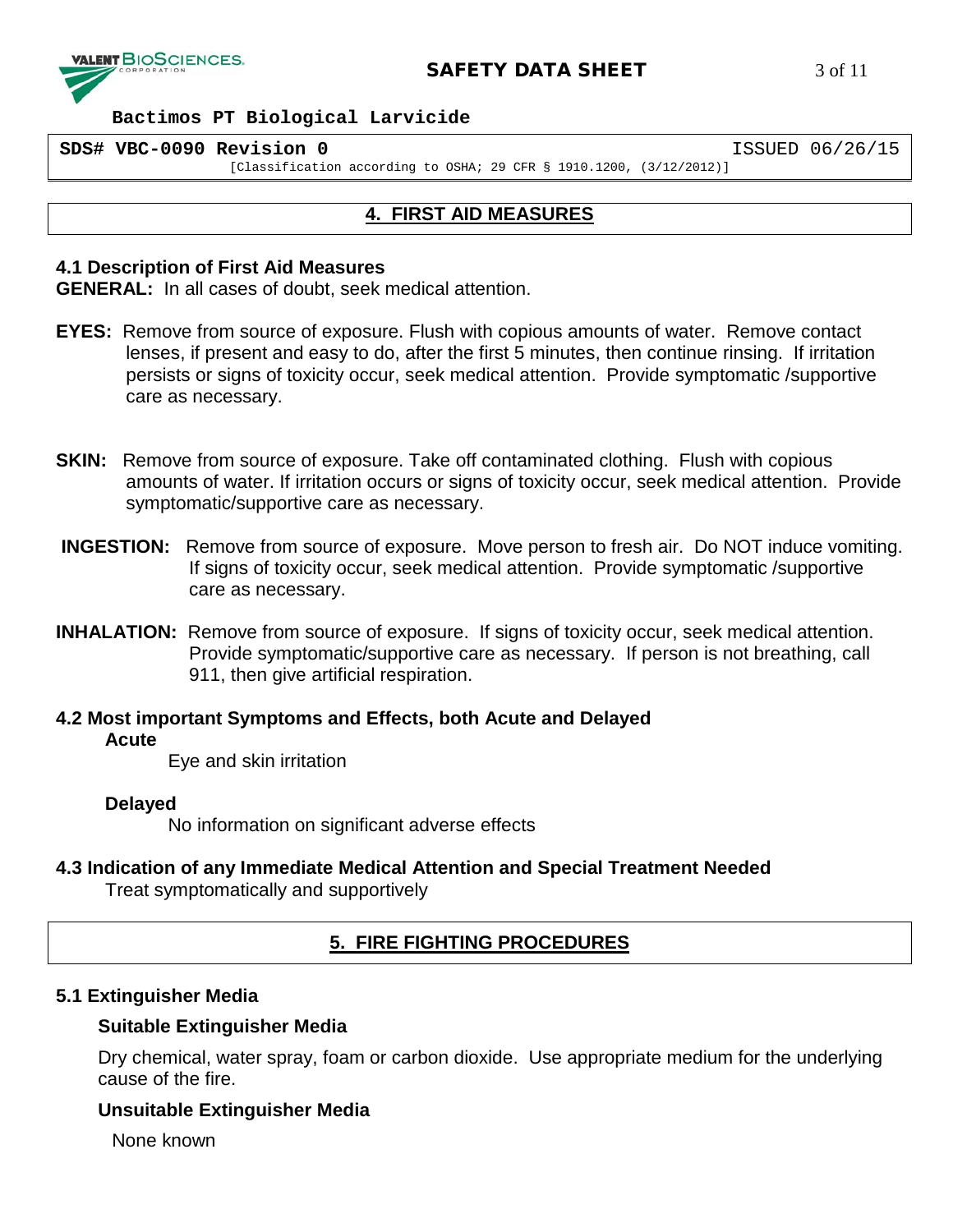

# **SAFETY DATA SHEET** 4 of 11

#### **Bactimos PT Biological Larvicide**

```
SDS# VBC-0090 Revision 0 ISSUED 06/26/15
 [Classification according to OSHA; 29 CFR § 1910.1200, (3/12/2012)]
```
## **5.2 Specific Hazards Arising from the Chemical**

#### **Thermal decomposition products**

Carbon oxides, nitrogen oxides

#### **5.3 Advice to Firefighters**

#### **Protective Equipment and precautions for firefighters**

Fire fighter should wear full-face, self-contained breathing apparatus and impervious protective clothing. Fire fighters should avoid inhaling combustion products. See Section 8 (Exposure Controls / Personal Protection)

#### **Fire & Explosive hazard**

Not expected to be flammable.

# **6. ACCIDENTAL RELEASE MEASURES**

## **6.1 Personal Precautions, Protective Equipment and Emergency Procedures**

For respiratory protection wear a dust mask. Wear eye protection appropriate to handling activities. Wear impervious gloves. See personal protection as recommended in Section 8.

#### **6.2 Environmental Precautions**

Dispose of excess product and washwaters according to local regulations.

## **6.3 Methods and Materials for Containment and Cleaning Up**

Wear appropriate personal protective equipment. Sweep up material and place in appropriate container for disposal. Avoid generating dust.

#### **6.4 Reference to Other Sections**

See Section 7 for Handling Procedures. See Section 8 for Personal Protective Equipment recommendations. See Section 13 for Disposal Considerations.

US Regulations may require reporting spills of hazardous materials: See Section 15: REGULATORY INFORMATION for details on reportable quantities, if any.

# **7. HANDLING AND STORAGE**

## **7.1 Precautions for Safe handling**

For respiratory protection wear a dust mask. Avoid contact with eyes, skin or clothing. Wash thoroughly after handling. Do not eat, drink, chew gum or smoke while working with product, obey reasonable safety precautions and practice good housekeeping.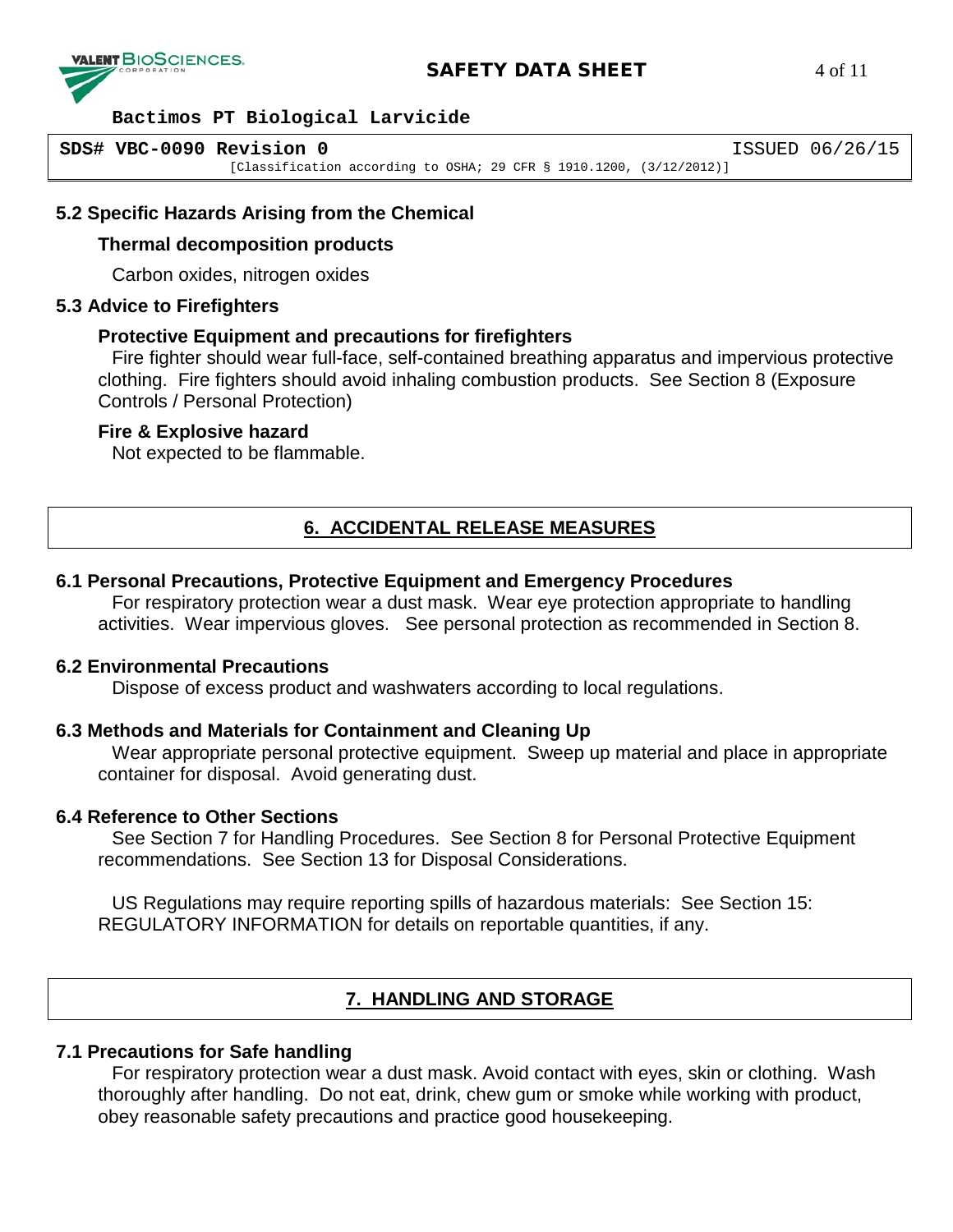

# **SAFETY DATA SHEET** 5 of 11

#### **Bactimos PT Biological Larvicide**

**SDS# VBC-0090 Revision 0** ISSUED 06/26/15 [Classification according to OSHA; 29 CFR § 1910.1200, (3/12/2012)]

### **7.2 Conditions for Safe Storage, Including Incompatibilities**

Protect against physical damage. Keep in original containers. Close containers of unused material. Store in a dry, cool place.

#### **Incompatibilities**

None Known

## **7.3 Specific End Use(s)**

Pesticide, biological mosquito larvicide

# **8. EXPOSURE CONTROLS/PERSONAL PROTECTION**

### **8.1 Control Parameters**

#### **Component Exposure Limits**

None

# **Derived No Effect Levels (DNELs)**

No DNELs available

# **Predicted No Effect Concentrations (PNECs)**

No PNECs available

## **8.2 Exposure Controls**

## **Appropriate Engineering Controls**

Provide general ventilation.

## **SKIN PROTECTION:**

Wear protective clothing, including boots and gloves. For filling operations if dust/mist is produced wear a dust mask. Wear gloves made of impervious materials. Wash thoroughly with soap and water after handling.

### **EYE PROTECTION:**

Wear goggles or safety glasses with side shields.

## **RESPIRATORY PROTECTION:**

Where respiratory protection is warranted, use dust/mist filtering respirator (MSHA/NIOSH approved number prefix TC-21C or a NIOSH approved respirator with any N, P, R or HE filter during application procedures or when repeat exposure is expected.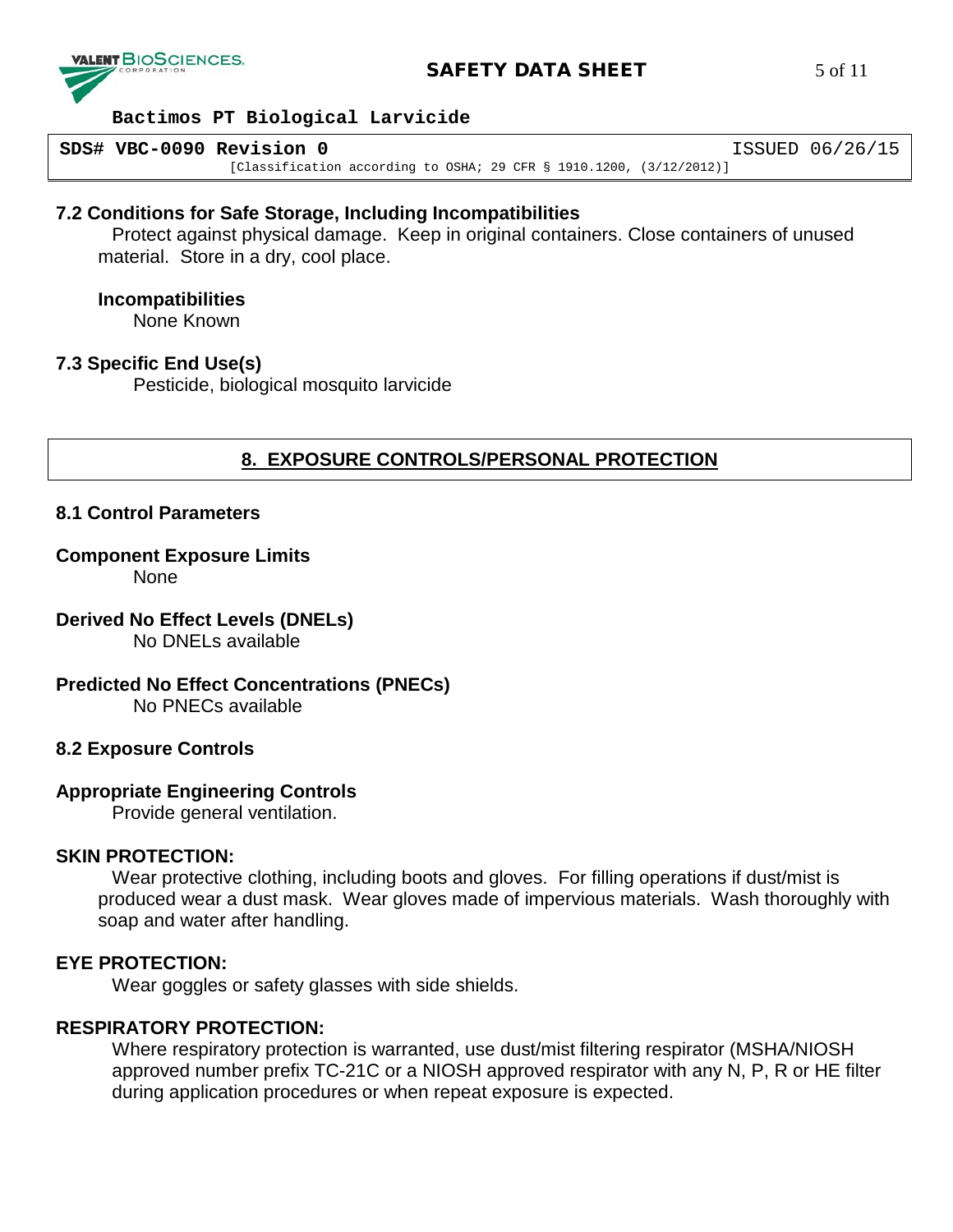

**SDS# VBC-0090 Revision 0** ISSUED 06/26/15

[Classification according to OSHA; 29 CFR § 1910.1200, (3/12/2012)]

# **9. PHYSICAL AND CHEMICAL PROPERTIES**

## **9.1 Information on Basic Physical and Chemical Properties**

| Appearance/Odor:                | Light brown granule       | Odor:                      | Animal feed-like odor          |
|---------------------------------|---------------------------|----------------------------|--------------------------------|
| pH:                             | 4.5 (1% w/v dispersion in | <b>Boiling Point:</b>      | Not Determined                 |
|                                 | water)                    |                            |                                |
| Melting Point:                  | Not Applicable            | Solubility $(H2O)$ :       | Not Determined                 |
| Specific Gravity:               | Not Determined            | <b>Bulk Density:</b>       | $0.58$ g/ml                    |
| Octanol/H <sub>2</sub> O Coeff: | Not Determined            | <b>Evaporation Rate:</b>   | Not Determined                 |
| Molecular Weight:               | Not Applicable            | Decomposition Temp.:       | Not Determined                 |
| Auto Ignition:                  | 240 $\degree$ C           | LFL:                       | Not Determined                 |
| Flash Point:                    | Not Determined            | UFL:                       | Not Determined                 |
| Vapor Density:                  | Not Determined            | Vapor Pressure:            | Not Applicable                 |
| VOC:                            | Not Determined            | <b>Flammability Class:</b> | None of the components are     |
|                                 |                           |                            | classified as flammable or     |
|                                 |                           |                            | highly flammable, it can be    |
|                                 |                           |                            | concluded that the             |
|                                 |                           |                            | preparation itself will not be |
|                                 |                           |                            | classified as highly           |
|                                 |                           |                            | flammable.                     |
| Kinematic Viscosity:            | Not Determined            | Dustiness:                 | 0.6 ng (nearly dust-free       |

# **10. CHEMICAL STABILITY AND REACTIVITY**

## **10.1 Reactivity**

Material does not pose a significant reactivity hazard.

## **10.2 Chemical Stability**

Stable under ordinary conditions of use and storage. Spontaneous reaction not possible.

## **10.3 Possibility of Hazardous Reactions**

Does not undergo hazardous polymerization

## **10.4 Conditions to Avoid**

None known

## **10.5 Incompatible Materials**

None known

## **10.6 Hazardous Decomposition Products**

Carbon oxides and unidentified organic compounds.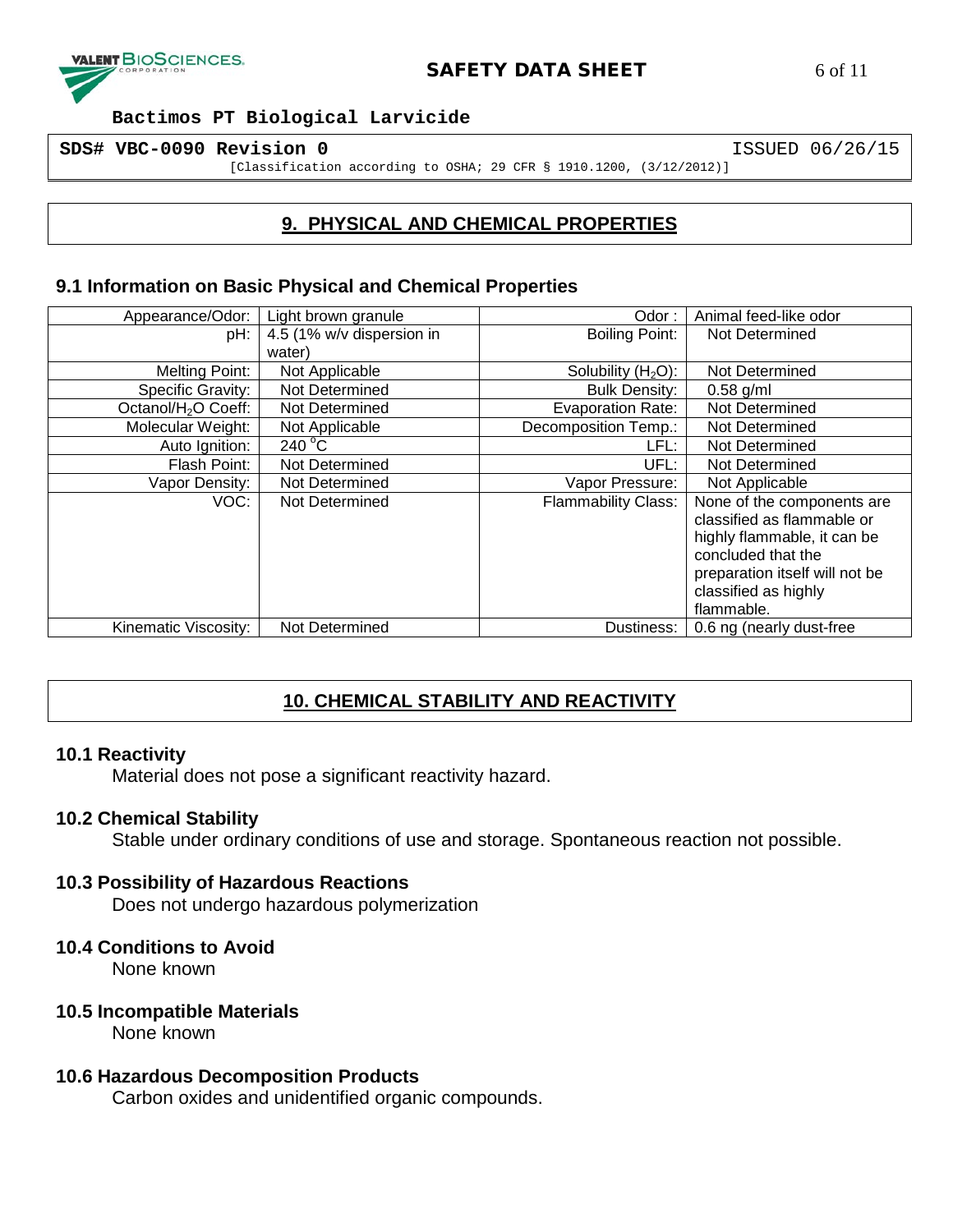

**SDS# VBC-0090 Revision 0** ISSUED 06/26/15

[Classification according to OSHA; 29 CFR § 1910.1200, (3/12/2012)]

# **11. TOXICOLOGICAL INFORMATION**

## **11.1 Information on Toxicological Effects**

LIKELY ROUTES OF EXPOSURE

Eye Contact: Yes Skin Contact: Yes Ingestion: No Inhalation: No

ACUTE EFFECTS Product Toxicology Studies (Data for product) **[NOTE: The formulation was ground into a powder to conduct the following Acute toxicity testing. The formulation in its natural state is a nearly dust-free extruded granule]**

ORAL TOXICITY:  $LD_{50} > 5,000$  mg/kg (rat)

DERMAL TOXICITY:  $LD_{50} > 5,000$  mg/kg (rabbit)

INHALATION TOXICITY:  $LC_{50}$  > N/D; product is a nearly dust-free extruded granule CORROSIVENESS: Not corrosive.

DERMAL IRRITATION: Moderately irritating, PDII: 2.6; all effects resolved by day 14.

 OCULAR IRRITATION: Moderately irritating, Iritis resolved w/in 48hrs and redness w/in 7 days. DERMAL SENSITIZATION: Not a sensitizer (guinea pig)

 MUTAGENICITY INFORMATION: Components of this product are not listed as mutagens. CARCINOGENICITY INFORMATION: Components of this product are not listed as carcinogenic by NTP, IARC or OSHA.

DEVELOPMENTAL/REPRODUCTIVE TOXICITY: This material is not pathogenic

SPECIAL TARGET ORGAN EFFECTS: Eye and skin Irritation.

ASPIRATION HAZARD: Not Applicable

 REPEAT DOSE STUDIES: Not Applicable, Pathogenicity Toxicity testing was all negative

# **12. ECOLOGICAL INFORMATION**

# **12.1 Ecotoxicity (Data for a Concentrated Technical Powder)**

Fish:  $LC_{50}$  > 370 mg/L (96-H, Rainbow Trout) Bird:  $LC_{50}$  >3077 mg /kg (6.2 x 10<sup>11</sup> cfu/kg) (Acute Oral - Bobwhite Quail)  $LC_{50}$  >3077 mg/kg (6.2 x 10<sup>11</sup> cfu/kg) each day for 5 days (Sub-Acute Oral (dietary) - Bobwhite Quail) Invertebrates:  $EC_{50}$  >50 mg/L (48-H) (Daphnia) Bees: Essentially nontoxic to honey bees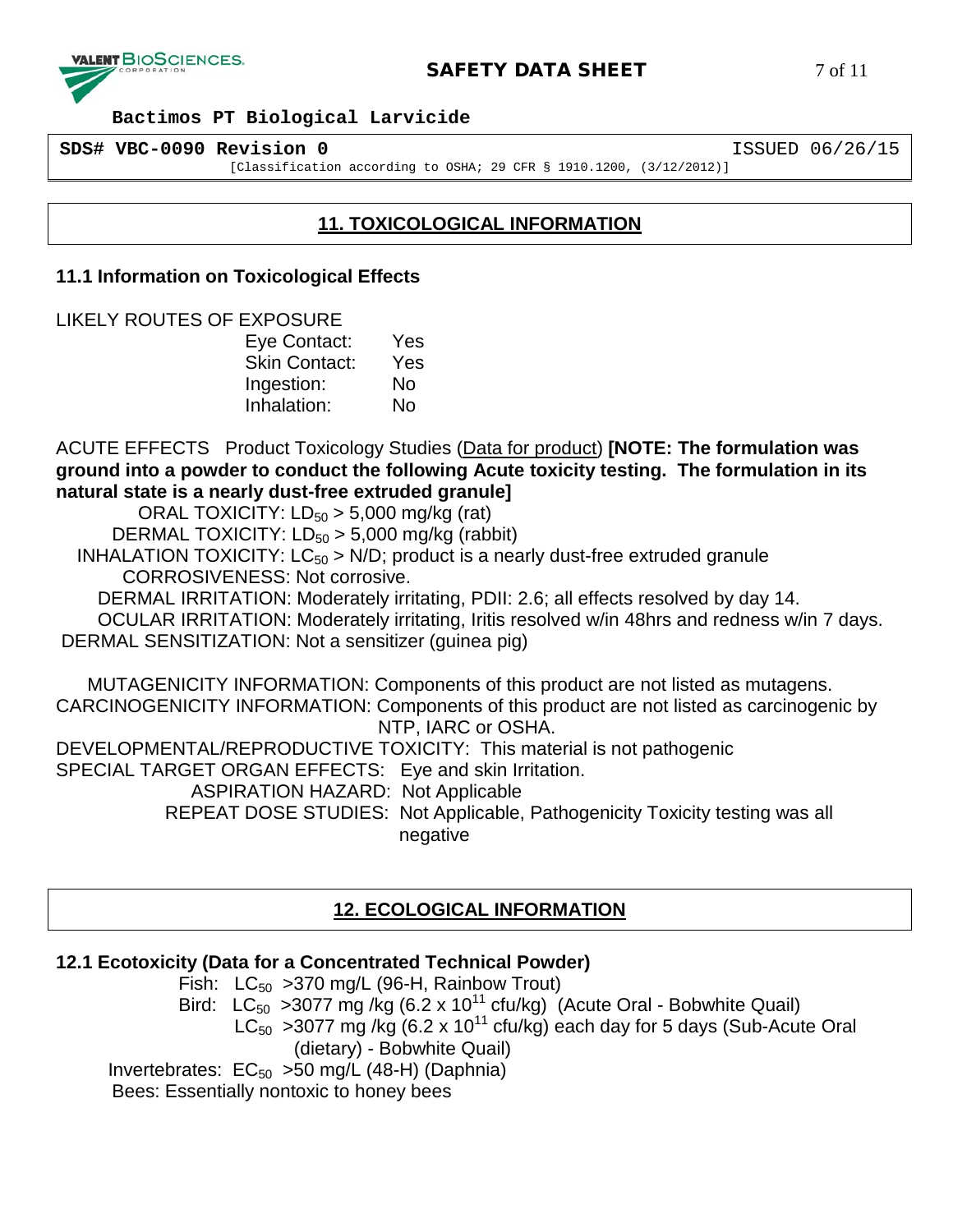

# **SAFETY DATA SHEET** 8 of 11

#### **Bactimos PT Biological Larvicide**

**SDS# VBC-0090 Revision 0** ISSUED 06/26/15 [Classification according to OSHA; 29 CFR § 1910.1200, (3/12/2012)]

#### **12.2 Persistence and Degradability**

No data available

#### **12.3 Bioaccumulation potential**

Not applicable. Substance is not pathogenic to non-target organisms

#### **12.4 Mobility in Soil**

No data available

# **12.5 Results of PBT and vPvB assessment**

Assessments not performed

### **12.6 Other adverse effects**

None known

# **13. DISPOSAL CONSIDERATIONS**

#### **13.1 Waste Disposal Methods**

Dispose of product in accordance with federal, state, provincial, and local regulations. Prevent contamination of environment by wastes.

### US EPA WASTE NUMBER & DESCRIPTIONS:

There is no applicable EPA waste number. This product, if discarded, is not expected to be a characteristic or listed hazardous waste.

## **14. TRANSPORTATION INFORMATION**

DOT STATUS: Not regulated by US DOT UN PROPER SHIPPING NAME: N/A RERMARKS: N/A

 IATA/ICA0 STATUS: Not Regulated PROPER SHIPPING NAME: N/A REMARKS: N/A

 IMDG STATUS: Not Regulated PROPER SHIPPING NAME: N/A REMARKS: N/A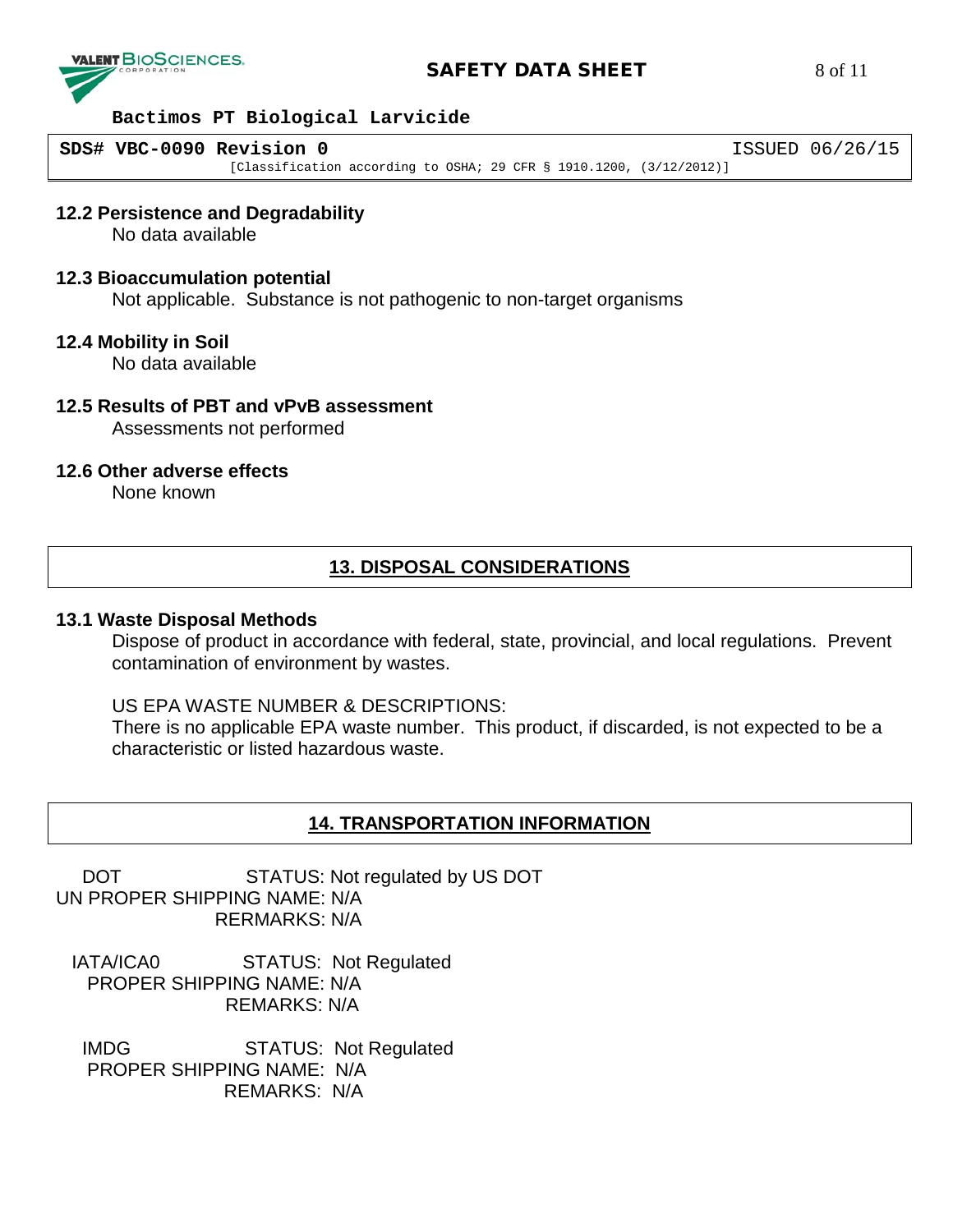

**SDS# VBC-0090 Revision 0** ISSUED 06/26/15

[Classification according to OSHA; 29 CFR § 1910.1200, (3/12/2012)]

# **15. REGULATORY INFORMATION**

## **15.1 Safety, Health and Environmental Regulations / Specific Legislation**

TSCA STATUS: Exempt

CERCLA STATUS: Not regulated as hazardous

SARA STATUS: Acute: No Chronic: No Fire: No CDT: No

RCRA STATUS: Not regulated as hazardous

State Right-To-Know: Not Listed

Consult applicable national, state provincial or local laws to determine regulations, laws or ordinances which may be applicable.

OSHA HAZARD COMMUNICATION STANDARD: Not defined by the OSHA Hazard Communication Standard, 29 CFR

# **15.2 EPA Pesticide Regulations**

EPA Registration Number: 73049-452 EPA Pesticide Label signal word: CAUTION

Product must have EPA Approved Pesticide Label attached to or accompanying all containers.

This chemical is a pesticide product registered by the United States Environmental Protection Agency and is subject to certain labeling requirements under federal pesticide law. These requirements differ from the classification criteria and hazard information required for safety data sheets (SDS), and for workplace labels of non-pesticide chemicals. The hazard information required on the pesticide label is reproduced below. The pesticide label also includes other important information, including directions and limitations for its use.

# **KEEP OUT OF REACH OF CHILDREN**

# **CAUTION**

# **PRECAUTIONARY STATEMENTS**

# **HAZARDS TO HUMANS AND DOMESTIC ANIMALS**

Causes moderate eye irritation. Avoid contact with eyes or clothing. Wash thoroughly with soap and water after handling and before eating, drinking, chewing gum, or using tobacco.

Mixers/loaders and applicators not in enclosed cabs or aircraft, must wear a dust/mist filtering respirator meeting NIOSH standards of at least N-95, R-95, or P-95. Repeated exposure to high concentrations of microbial proteins can cause allergic sensitization.

# ENVIRONMENTAL HAZARDS

Do not apply directly to treated, finished drinking water reservoirs or drinking water receptacles when the water is intended for human consumption.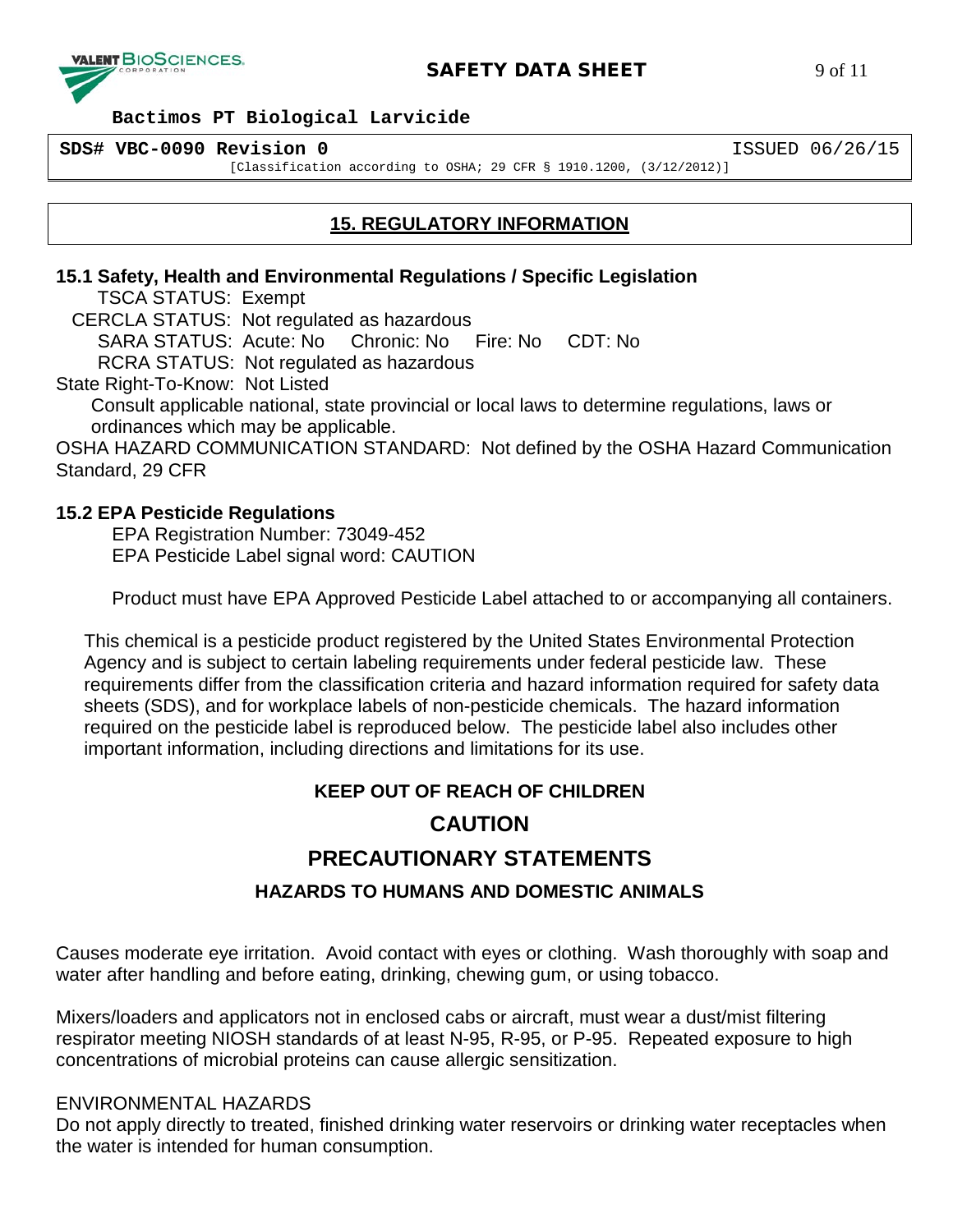

# **SAFETY DATA SHEET** 10 of 11

#### **Bactimos PT Biological Larvicide**

**SDS# VBC-0090 Revision 0** ISSUED 06/26/15 [Classification according to OSHA; 29 CFR § 1910.1200, (3/12/2012)]

> STORAGE AND DISPOSAL Do not contaminate water, food, or feed by storage or disposal.

**Storage:** Store in cool, dry place.

**Pesticide Disposal:** Wastes resulting from the use of this product may be disposed of on site or at an approved waste disposal facility.

**Container Disposal:** Nonrefillable container. Do not reuse or refill this container.

Triple rinse container (or equivalent) promptly after emptying. Triple rinse as follows: Empty the remaining contents into application equipment or a mix tank and drain for 10 seconds after the flow begins to drip. Fill the container ¼ full with water and recap. Shake for 10 seconds. Pour rinsate into application equipment or a mix tank or store rinsate for later use or disposal. Drain for 10 seconds after the flow begins to drip. Repeat this procedure two more times. Once cleaned, some agricultural plastic pesticide containers can be taken to a container collection site or picked up for recycling or puncture and dispose of in a sanitary landfill, or by incineration, or, if allowed by state and local authorities, by burning. If burned, stay out of smoke.

# **16. OTHER INFORMATION**

| <b>NFPA Hazard Ratings</b><br>Health:<br>Flammability:<br>Instability:                                                                                                                     | 1<br>0<br>0 | <b>HMIS Hazard Ratings</b><br>Health:<br>Flammability:<br>Instability: | 1<br>0<br>0                                                |  | $0 =$ Minimal<br>$1 =$ Slight<br>$2 =$ Moderate<br>$3 =$ Serious<br>$4$ = Extreme |
|--------------------------------------------------------------------------------------------------------------------------------------------------------------------------------------------|-------------|------------------------------------------------------------------------|------------------------------------------------------------|--|-----------------------------------------------------------------------------------|
| APPROVAL DATE: 6/26/15<br>SUPERSEDES DATE: --/--/--                                                                                                                                        |             | <b>REASON FOR ISSUE: New GHS format</b>                                |                                                            |  |                                                                                   |
| LEGEND: $N/A = Not$ Applicable<br>$N/L = Not$ Listed<br>$C =$ Ceiling<br>(R) = Registered Trademark of Valent BioSciences Corp.<br>(TM) = Registered Trademark of Valent BioSciences Corp. |             |                                                                        | $N/D = Not Determined$<br>$L =$ Listed<br>$S = Short-term$ |  |                                                                                   |

The information provided in this Safety Data Sheet (SDS) is provided in good faith and believed to be accurate at the time of preparation of the SDS. However, to the extent consistent with applicable law, Valent BioSciences Corporation and its subsidiaries or affiliates extend no warranties, make no representations, and assume no